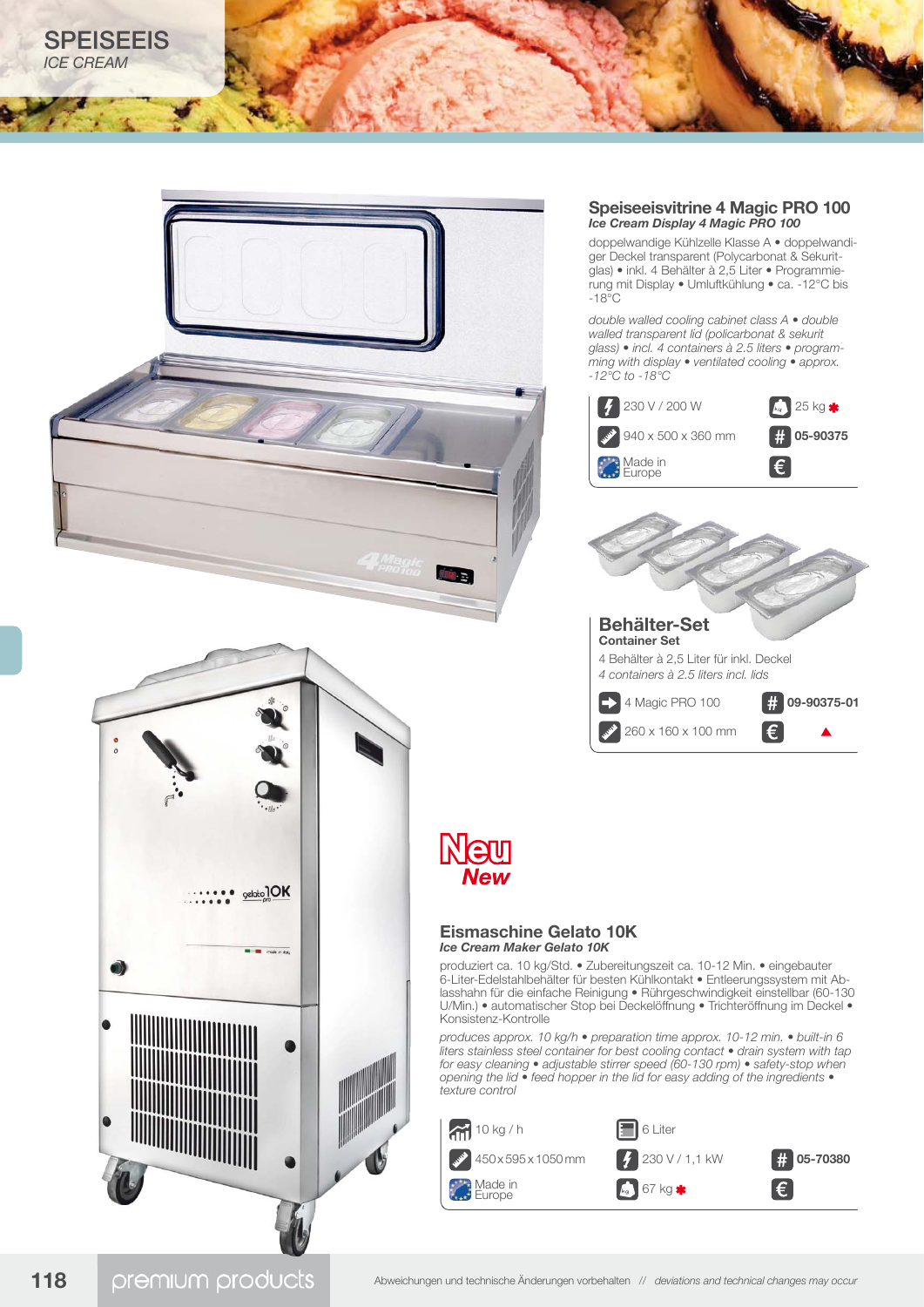



#### **Eismaschine Gelato 3K** *Ice Cream Maker Gelato 3K*

produziert ca. 3 kg/Std. • Zubereitungszeit ca. 12-15 Min. • eingebauter 1,7-Liter-Edelstahlbehälter für besten Kühlkontakt • zur alternatuven Nutzung einfach zu reinigender, entnehmbarer Behälter aus Aluminium inklusive • getrennte Schalter für Kompressor und Rührwerk • 53 U/Min. • automatischer Stop bei Deckelöffnung • Trichteröffnung im Deckel • Konsistenz-Kontrolle

*produces approx. 3 kg/h • preparation time approx. 12-15 min • built-in 1.7 liters stainless steel container for best cooling contact • alternative removable aluminium container for easy cleaning included • seperate switches for cooling and stirring • 53 rpm • safety-stop when opening the lid • feed hopper in the lid for easy adding of ingredients • texture control*





#### **Eismaschine Gelato 5K SC** *Ice Cream Maker Gelato 5K SC*

produziert ca. 5 kg/Std. • Zubereitungszeit ca. 12-15 Min. • eingebauter 3,2-Liter-Edelstahlbehälter für besten Kühlkontakt • Entleerungssystem mit Ablasshahn für die einfache Reinigung • getrennte Schalter für Kompressor und Rührwerk • 70 U/Min. • automatischer Stop bei Deckelöffnung • Trichteröffnung im Deckel • Konsistenz-Kontrolle

*produces approx. 5 kg/h • preparation time approx. 12-15 min. • built-in 3.2 liters stainless steel container for best cooling contact • drain system with tap for easy cleaning • seperate switches for cooling and stirring • 70 rpm • safety-stop when opening the lid • feed hopper in the lid for easy adding of the ingredients • texture control*





# **Eismaschine Gelato 5K crea** *Ice Cream Maker Gelato 5K crea*

produziert ca. 5 kg/Std. • Zubereitungszeit ca. 12-15 Min. • eingebauter 3,2-Liter-Edelstahlbehälter für besten Kühlkontakt • Entleerungssystem mit Ablasshahn für die einfache Reinigung • elektronische Programmwahl: 1. Klassisches italienisches Eis, 2. Semi-Softes Eis, 3. Granita, 4. Schnelles Einfrieren • 4 Konservierungsprogramme, um das Eis ideal aufzubewahren • 70 U/Min. • automatischer Stop bei Deckelöffnung • Trichteröffnung im Deckel • Konsistenz-Kontrolle

*produces approx. 5 kg/h • preparation time approx. 12-15 min. • built-in 3.2 liters stainless steel container for best cooling contact • drain system with tap for easy cleaning • electronic program selection: 1. classic italian ice cream, 2. semi-soft ice cream, 3. granita, 4. fast freezing • 4 conservation levels for ideal storage of the ice cream • 70 rpm • safety-stop when opening the lid • feed hopper in the lid for easy adding of the ingredients • texture control*